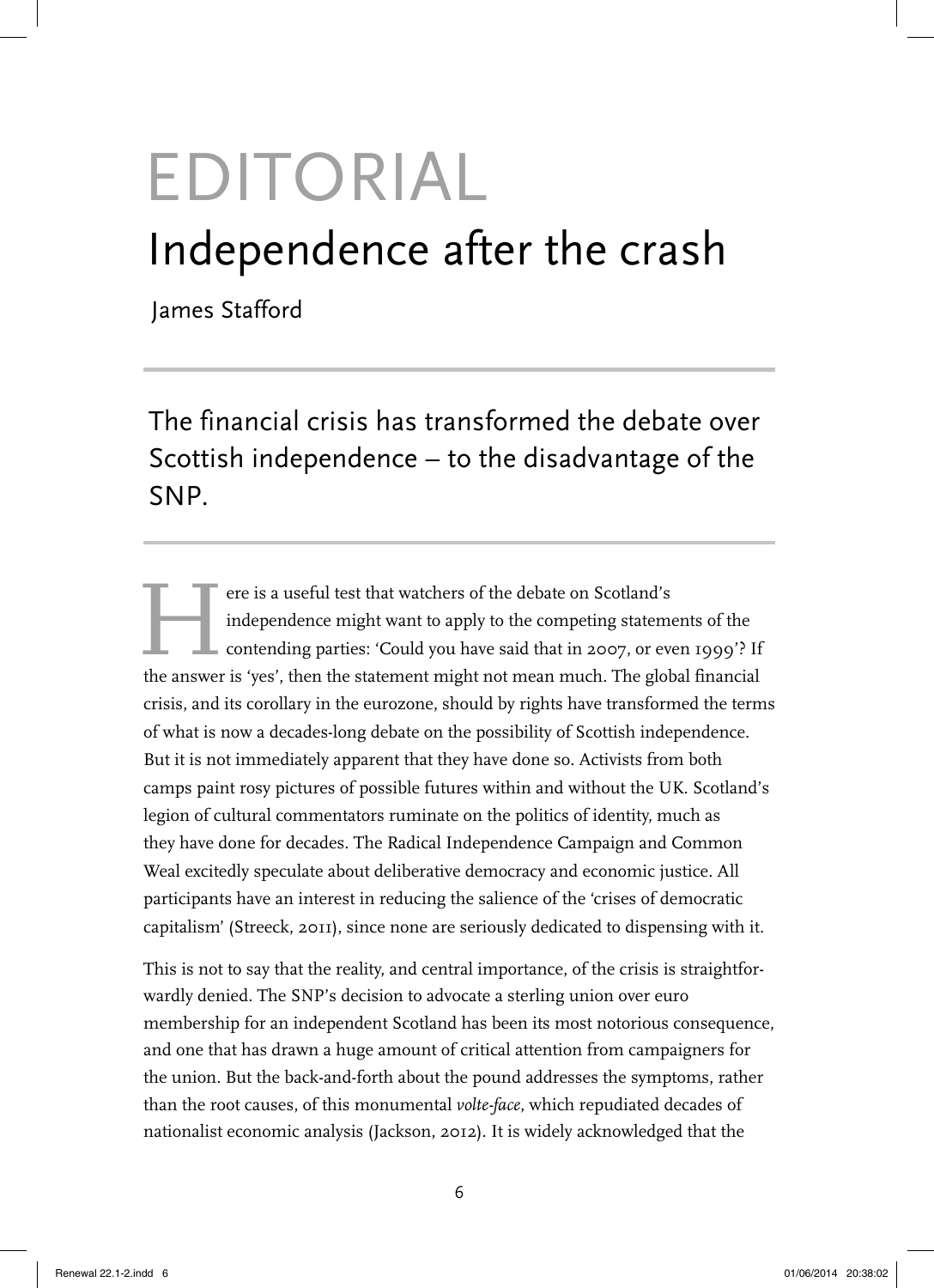crisis has critically undermined Britain's attempts to sustain a post-industrial economy within an increasingly global division of labour (Hay et al., 2013). But it has also devastated Scottish nationalists' political economy. The euro crisis exposes nationalists' demands for social democracy as being irreconcilable with their vision of Scotland as a 'post-sovereign' state in a confederal Europe.

## **The revenge of sovereignty**

Those who point out the risks attendant on a Yes vote this September are commonly accused of 'talking down' to Scots; of declaring Scotland to be 'too wee, too poor, too dumb' to 'go it alone' (Wishart, 2014). This is ironic, because intelligent Scots have always privileged co-operative strategies for the advancement of their country's interests in an uncertain world (Kidd, 2008). Since the 1980s, the SNP has consistently argued that autonomy within Europe would be a better fit for modern Scotland than incorporation within the United Kingdom (see Robert Saunders' article in this issue). 'Independence', as such, does not mean absolute sovereignty of the sort the British Crown-in-Parliament claimed to enjoy prior to EEC accession.

Perhaps the best exposition of this mature nationalist position was to be found in the elegant legal and political philosophy of the late jurist and SNP MEP Neil MacCormick. Here, a careful theorisation of the European Union's pluralistic legal order was allied to the attractive claim that the United Kingdom, conceived as it was in an era of 'Westphalian' or 'Hobbesian' absolute sovereignty, had outlived its usefulness as a vessel for Scottish aspirations (MacCormick, 2002, chapter 8). By removing the threat of empire and war from the 'European commonwealth', the legal order of the EU could permit the UK safely to disaggregate, in accordance with the properly democratic principle of subsidiarity and the inherent ethical value of the historic nation (MacCormick, 2002, chapter 12). For MacCormick, Europe offered a canvas not for the assertion of a Westphalian sovereignty for Scotland, but for the proper recognition of a milder Scottish legal personality within Europe's family of nations.

According to MacCormick, this latter-day nationalist alternative to the incorporating parliamentary union of 1707 was redolent of Scottish attempts to negotiate 'an federal union' within the British Isles in 1705-7. This alternative arrangement would have preserved the parliaments of England and Scotland intact, but established a permanent treaty governing the royal succession, as well as diplomatic and economic affairs. On MacCormick's reading, this treaty, like the latter-day European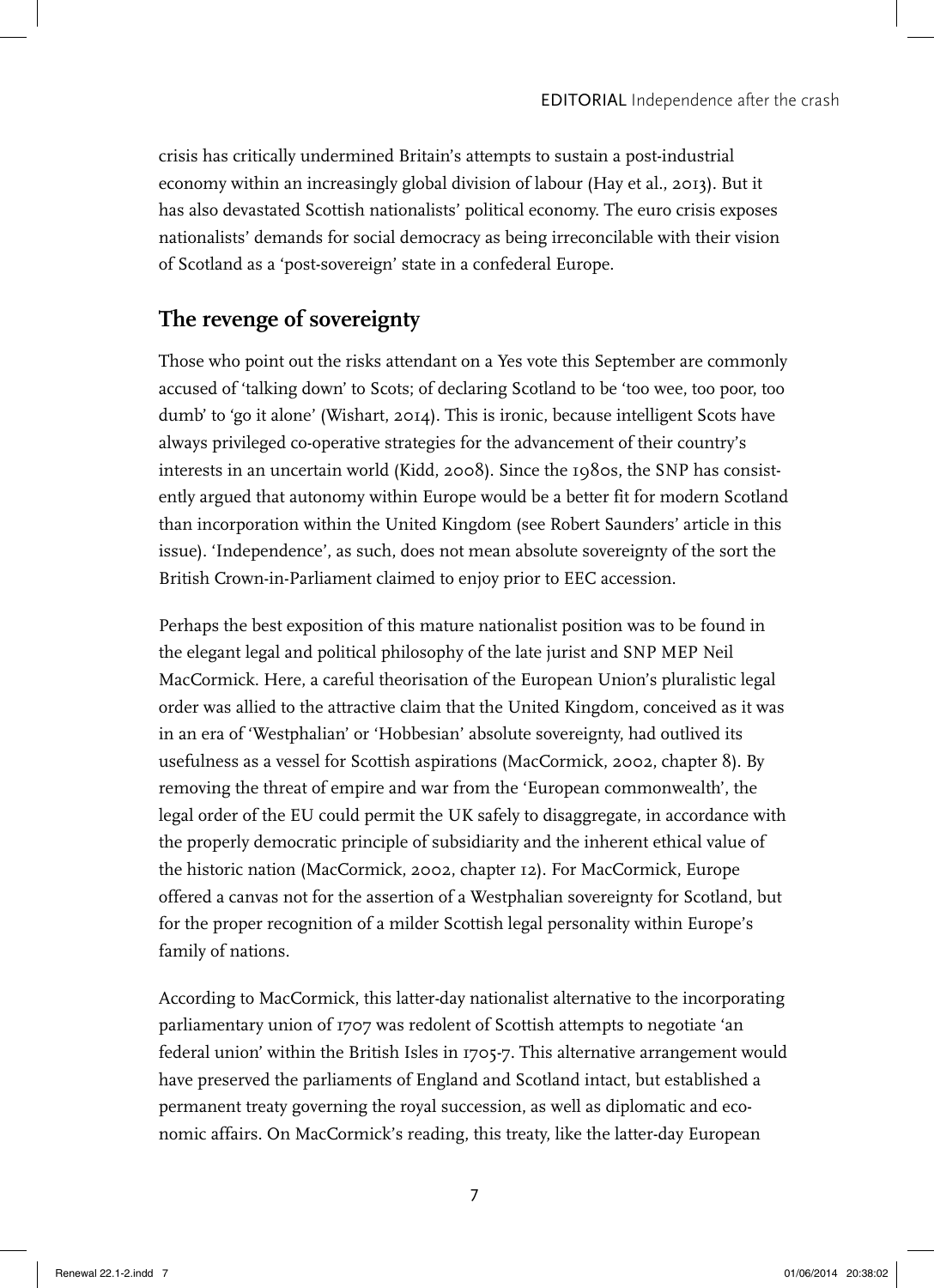Union, would have outlawed Anglo-Scottish wars and guaranteed free trade between the two realms. But it was dismissed out of hand by English negotiators, stymied by the huge disproportion of size and power that existed between England and Scotland. Fresh from the 1688 revolution that had established the untrammelled sovereignty of the Crown-in-Parliament, and standing on the cusp of global empire, English elites had little interest in formally sharing power with a smaller and poorer neighbour. They thought it better to remove the possibility for conflict altogether, by transferring Scottish representation to a single parliament at Westminster (Robertson, 1995). According to MacCormick, the disproportionate power of England remains such that it could never be disciplined by the construction of a federal state based on the nations of the United Kingdom. Scotland and England could only attain equal status within the broader *con*federal order of the European Union, under which Scotland, England, Wales and Northern Ireland might establish a looser relationship.

The puzzle of modern sovereignty has always been how to combine the flexibility and decisiveness required to respond effectively to moments of crisis and threat with the restraint and decentralisation necessary to guarantee individual liberty, economic resilience, and a lively political culture. The importance of maintaining this balance was immeasurably increased by the development of competitive trade and public debt among the European and American states during the eighteenth and nineteenth centuries; since this period, matters of constitutional design have come to have a substantial influence on the material well-being of millions of human beings. MacCormick's sketchy history of a malign and imperial Hobbesian state tellingly neglects to mention the role played by fiscal crisis in forging the archetypal state sovereignties of France and the United States during the 1780s and 1790s, when the administration of public debts incurred in war made it necessary to identify a single sovereign body – 'the nation' – as the ultimate borrower of its citizens' economic resources, to the detriment of older federal or 'mixed' constitutions (Sonenscher, 1997; Mason, 1996; see also Stafford, 2012). MacCormick's inattention to these matters of political economy can be ascribed to his disciplinary background, but it was also a matter of historical context. The turn of this century was defined by optimism about the 'great moderation' and the benefits of globalisation, which continued to be shared by Scottish nationalists until embarrassingly late in the day (Salmond, 2008; Nairn, 2008). This optimism was also reflected in the construction of the eurozone, the institutional design of which left almost no provision for unpredictable adverse shocks requiring a rapid, unified and decisive response.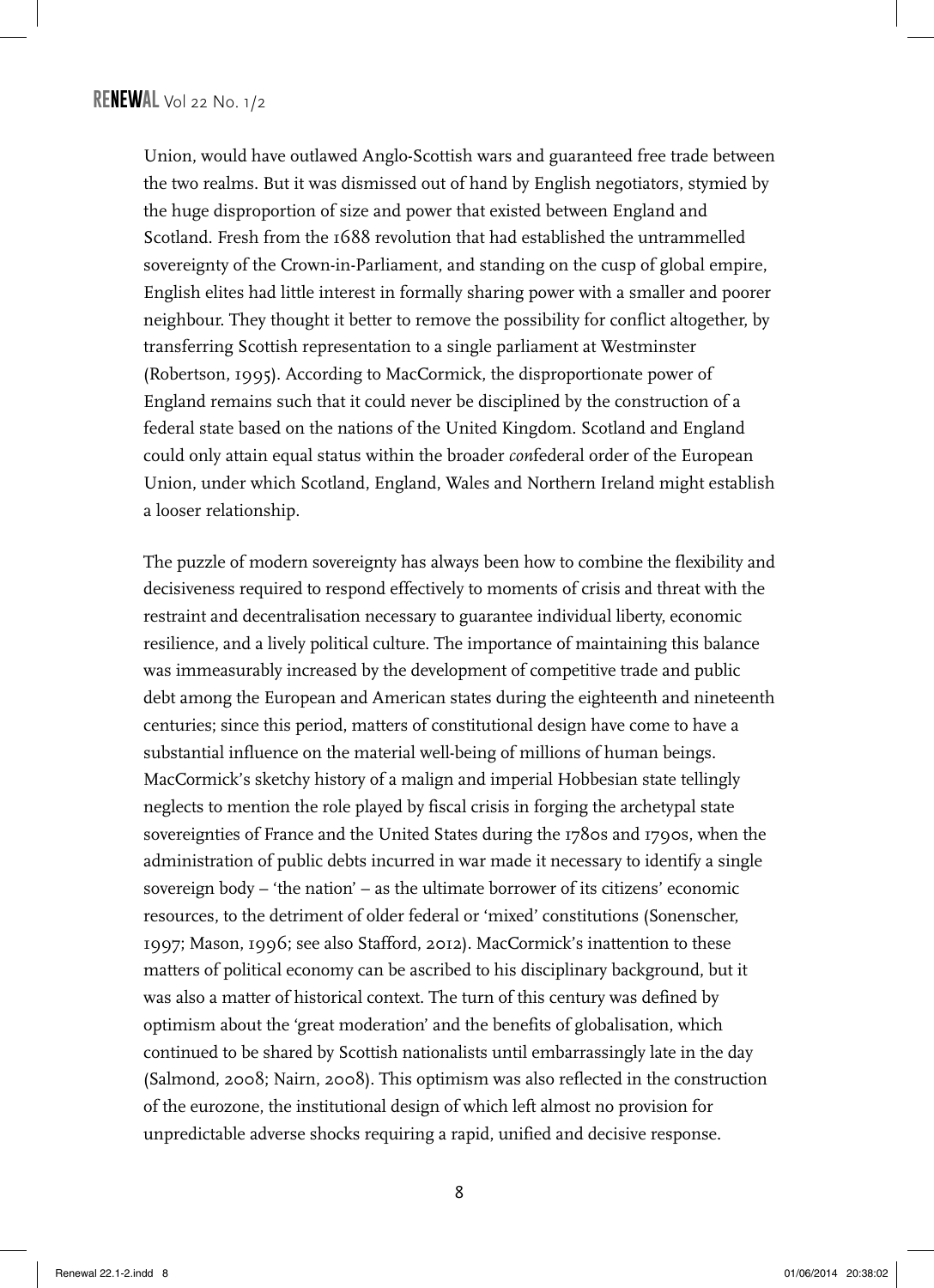Now that Europe's mixed constitution has strayed into the field of macroeconomic management, it is replicating the crises of revolutionary France and post-revolutionary America on a vastly bigger scale, and under the merciless gaze of a finance capital which enjoys vastly greater power and independence than that of the eighteenth century. The crisis has revealed that, through the device of monetary union, the EU's pluralistic legal order has stripped effective economic sovereignty from individual states without transferring it to institutions that are legally or democratically authorised to write off debt, bail out banks, or engineer fiscal transfers on behalf of Europe's citizens (Blyth, 2012). The collection of states, treaties and indirectly authorised bodies that regulate monetary union are no match for the tightly woven web of hierarchies, oligarchies and incentives that organise and protect the interests of the banks ultimately responsible for its crisis. The euro's strategy for survival serves the interests of the latter by default, offering free ECB credits to the continent's banks and imposing permanent austerity on its poorest citizens. At least within the eurozone, the formal equality of Europe's member states under the legal order described by MacCormick is rendered practically meaningless by the haphazard and arbitrary power of the Troika. The real contest in Europe, between the markets and the streets, is defiantly extra-legal in character.

### **Destination austerity**

In Scotland, the practical upshot of the euro crisis has been a substantial reduction in public enthusiasm for the European project; according to the 2013 Social Attitudes Survey, a majority of Scots now support either Nigel Farage or David Cameron's views on Britain's relationship with Europe (Eichhorn and Kenealey, 2014). But while the euro crisis has transformed the electoral calculus of the SNP, it has found it irretrievably wedded to the ideal of 'post-sovereignty' in the economic realm. In a bid to minimise the fears attendant on a transition to Scottish statehood during a period of global financial crisis, the SNP has rashly promised to seek a formal currency union with the rest of the UK.

Stripped of the glowing alternative of Europe, the nationalist position now eerily replicates that advocated by Scottish patriots in the run-up to the union; one wonders what MacCormick, who sadly passed away in 2006, would have made of it. And it has come up against exactly the same problem that Scottish opponents of union encountered in 1705-7: the unwillingness of Westminster elites to share power with others, except in cases of absolute necessity. Today, Westminster's case is considerably stronger than it was before the Anglo-Scottish Union, since it relates to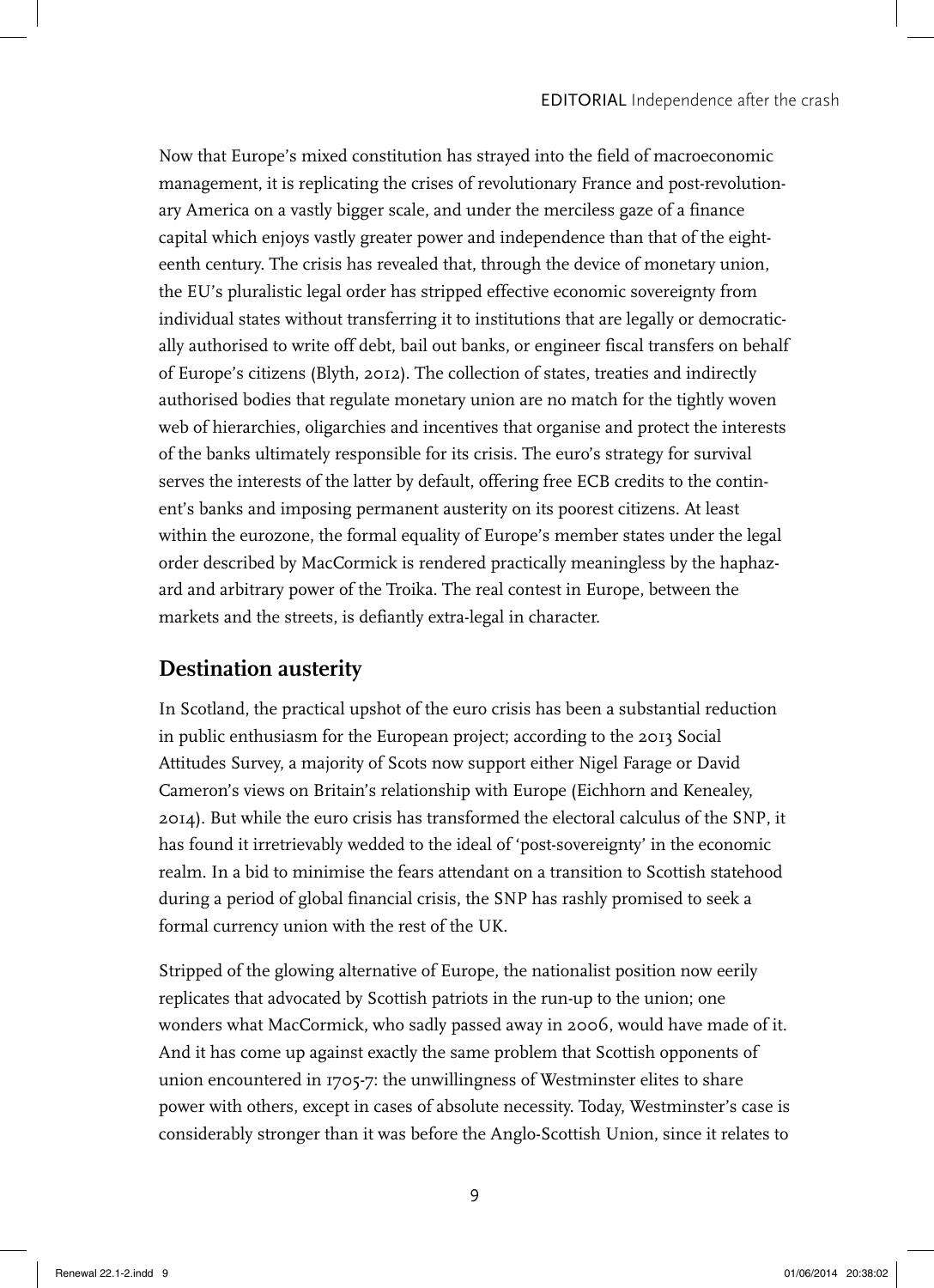the economic organisation of democratic societies, rather than the competing legal claims of quasi-feudal oligarchies. In economics, as in democracy, individual preferences are supposedly accorded equal status. Numbers consequently matter. The demand that Scotland be recognised as a state is a demand that attaches to a single, abstract, legal personality. While 'Scotland' might reasonably demand equality of status with 'rUK' as states under European and international law, the material well-being of 5 million Scottish human beings cannot fairly be granted equality of status with that of some 58 million English, Welsh and Northern Irish in the formation of shared economic policies affecting the population of these islands.

It is evident that any durable currency union would entail the creation of exactly this sort of exorbitant national privilege for Scotland's population, although the terms of such of a union would simultaneously prevent Scotland's voters from doing anything worthwhile with it. The demands of technocrats and financial markets – who would gain further unaccountable power under this system – are crystal clear (Carney, 2014; Muscatelli, 2014). Under a formal sterling union that international finance, spooked by the euro crisis, would find 'credible', Scotland would have to be permitted an effective veto over the fiscal policy of the rest of the UK through a system of mutually binding treaties restricting deficits and debt to suitably low levels; a British *Fiskalpakt.* If this were not the case, and only one party (most likely Scotland) had to submit to fiscal rules, then the arrangement would come to resemble what was once called 'empire': a situation where one political community can 'give laws' to another external to it (Reinert, 2011). The latter outcome would be a very poor exchange for a parliamentary union in which Scotland's interest in economic policy is abundantly, if far from perfectly, represented.

The central irony of the SNP's insistence on this implausible arrangement is that, far from allowing Scotland to escape from Tory cuts, it would entrench them as a permanent article of a new British economic constitution. Understanding why this is so requires a comprehension of the politics of austerity that extends beyond the claim that it is a merely a malign invention of 'Westminster'. While it is rarely true that 'there is no alternative' in a given political moment, it is the case that a range of political and economic factors – globalisation of finance, declining growth rates, squeezed wages, international tax competition – have produced objective constraints on the ability of governments in advanced economies to raise and spend money in ways that benefit their populations. These developments have brought about a decline in even the Nordic social democracies that Scottish nationalists claim to want to emulate (Streeck and Schäfer, 2013). The SNP's policy would expand the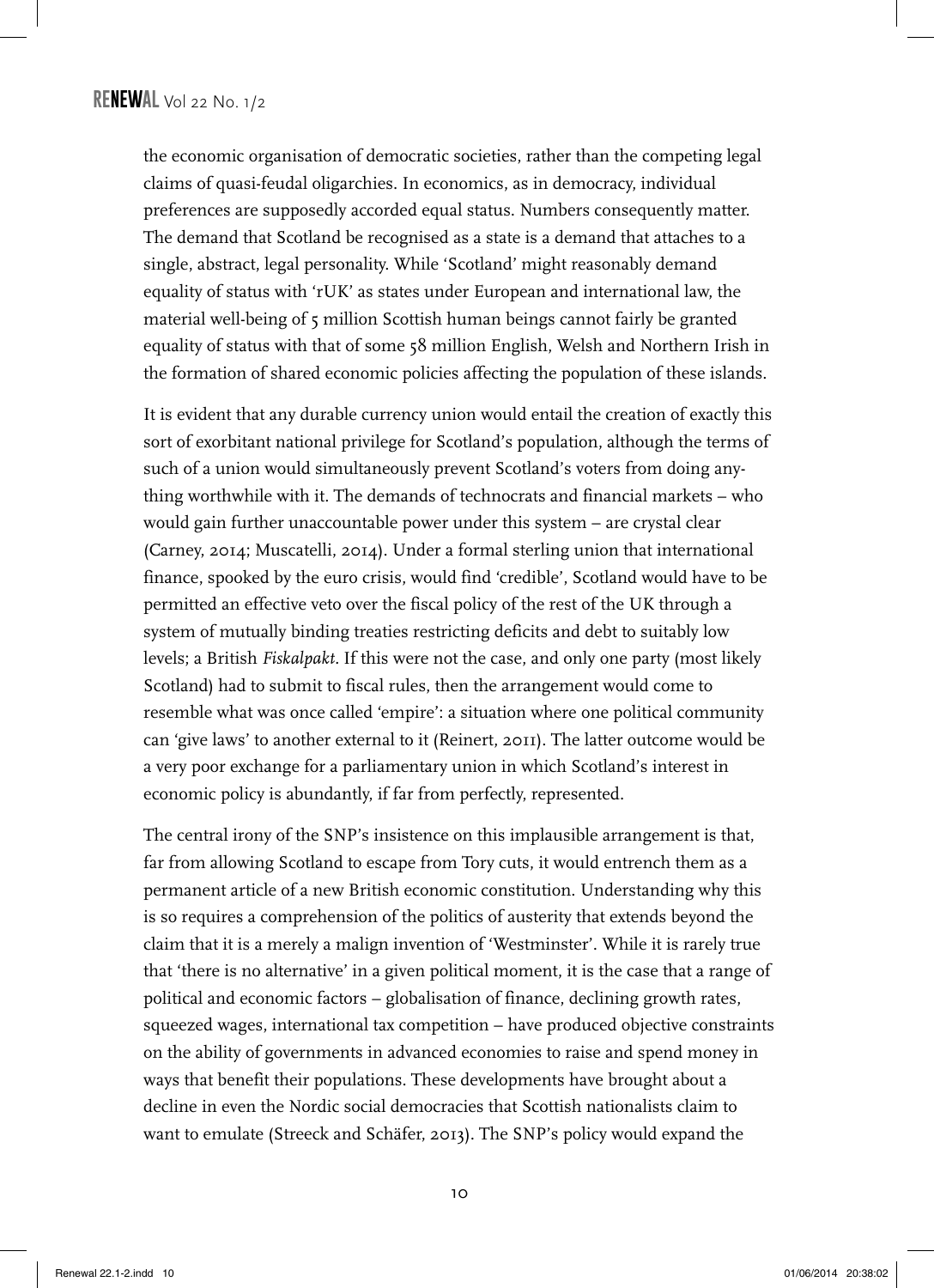strength and reach of these unwelcome global trends within the British Isles, and grant them deeper structural purchase. As Keynesian critics of George Osborne's fiscal policy have frequently pointed out, the British state has the ultimate ability to print money to honour its debts, since it is the sovereign possessor of a unique currency (Wren-Lewis, 2013). The mere existence of this facility grants policy-makers valuable room for manoeuvre, since investors' money is unlikely ever to be in existential danger. The break-up of the UK and the institution of a sterling union would significantly complicate and limit the possibilities for this sort of co-ordination of fiscal and monetary policy. These constraints would be further reinforced by the imposition of 'hard' limits on deficits and debts under the terms of the international treaties that would govern the currency area. In combination with the decisive supranational role granted to the Bank of England, and Salmond's programme of competitive corporate and high-income tax cuts, the SNP's vision of Scottish independence looks disturbingly like an attempt to force the rest of the British Isles into Ireland's twilight zone of technocratic 'governance' and permanent austerity (Finn, 2011). This is extremely difficult to reconcile with a nationalist rhetoric of democracy, solidarity and social justice.

Nothing could be more indicative of the intellectual crisis of Scottish nationalism than the fact that this political movement, which set out criticising the British state for its attachment to feudal totems and international finance, has ended up relying on the monarchy and the Bank of England as the guarantors of a Scottish 'independence' that approaches parody (Scottish Government, 2013). The only aspect of the British state that the SNP is now dedicated to dismantling is British democracy itself, and particularly Labour's core electoral coalition in South Wales, the North of England, and the West of Scotland. This is fitting, because, if enacted, the SNP's policy programme would administer irreversible structural damage to the prospects for social democracy in these islands.

### **A civic nationalism?**

No wonder, given this unprepossessing prospectus, that more honest and radical voices in the Yes campaign have argued that an independent Scotland would be better off with its own currency (Carrell, 2013). But the requirements attendant on the establishment of a new currency in international markets, combined with the objective likelihood that Scotland's fiscal position would be still more parlous than that of the UK today, would produce harsher austerity than that currently foreseen by Osborne (Institute for Fiscal Studies, 2013; Armstrong and Abell, 2013). Escaping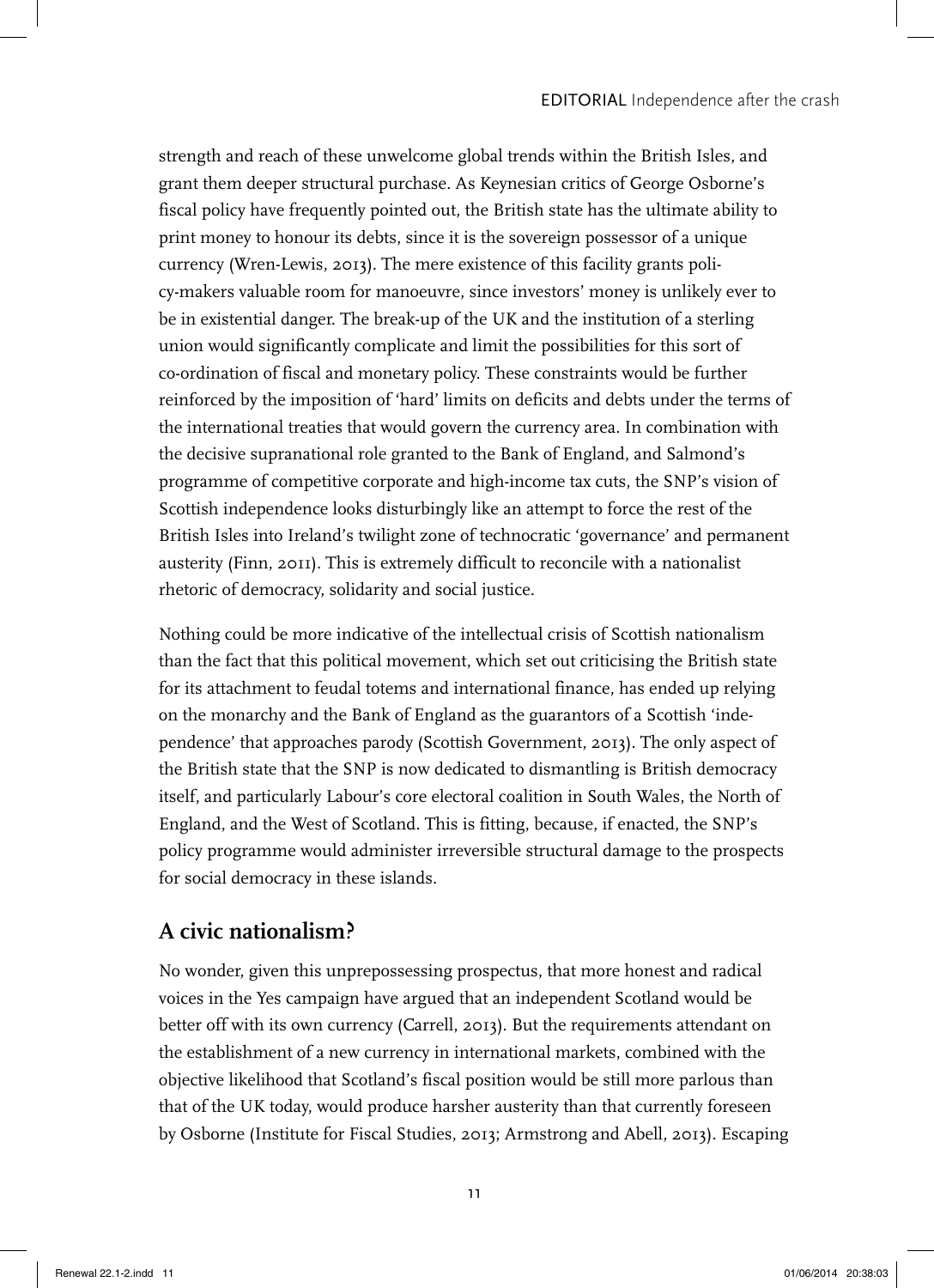the iron cage of international political economy through a *chaviste* economic strategy of nationalisation, investment and redistribution would necessitate capital and exchange controls, as well as the swift abandonment of EU membership. This is a recipe unlikely to meet with either success or popularity in a small, open, wealthy and European economy like Scotland's; even less so during the brief initial period when the framing conditions for Scottish independence would be decided (Ramand and Foley, 2014). Even to consider these alternatives is to find a ready-made answer to critiques of the SNP's timidity. Clinging to the pound at least allows the dominant force in the independence campaign to claim that they can preserve a superficial 'stability' in the event of a Yes vote.

The SNP's ultimate unwillingness to prepare the Scottish electorate for what might be a difficult few years, even decades, speaks to the contradictions of its 'civic' and incremental nationalism. Having accepted long ago that the current situation of Scotland is not one of material and violent oppression likely to produce determined revolt, the SNP has sought to render Scottish independence a painless outgrowth of benign political and economic trends, the European movement towards 'postsovereignty' foremost among them. This has permitted it to become a vessel into which deferred and worthy aspirations to Nordic social democracy can be thoughtlessly poured, without serious attention to the real conditions of their realisation (Keating, 2012).

The conjunction of European and global economic crisis with the long-awaited referendum campaign has pushed this nationalist politics to new heights of disingenuousness. But it has also allowed it to become a repository for justified discontent and anger with the discredited political leadership and economic model of the United Kingdom. Tacitly, a new Scottish nationalism has emerged from the crisis. In comparison to the Scottish nationalism of 1999 or even 2007, that of 2014 lacks a coherent account of either the state or the economy. In its place, a politics of assertion, rejection and blind hope has emerged. The style and mode of the SNP's argumentation has become correspondingly vague, simplifying, and wilfully obfuscatory. Both its fabled 'positivity' and its quickness to blame arise from a comfortingly voluntaristic conception of politics, in which Scotland's problems can be attributed to malign foreign institutions that are wilfully frustrating the natural genius of its people.

That Alex Salmond conceitedly posits democracy, inclusiveness and social justice, rather than Farage's repugnant 'common sense', as the distinctive properties of Scotland's imagined community should not blind social democrats to the reaction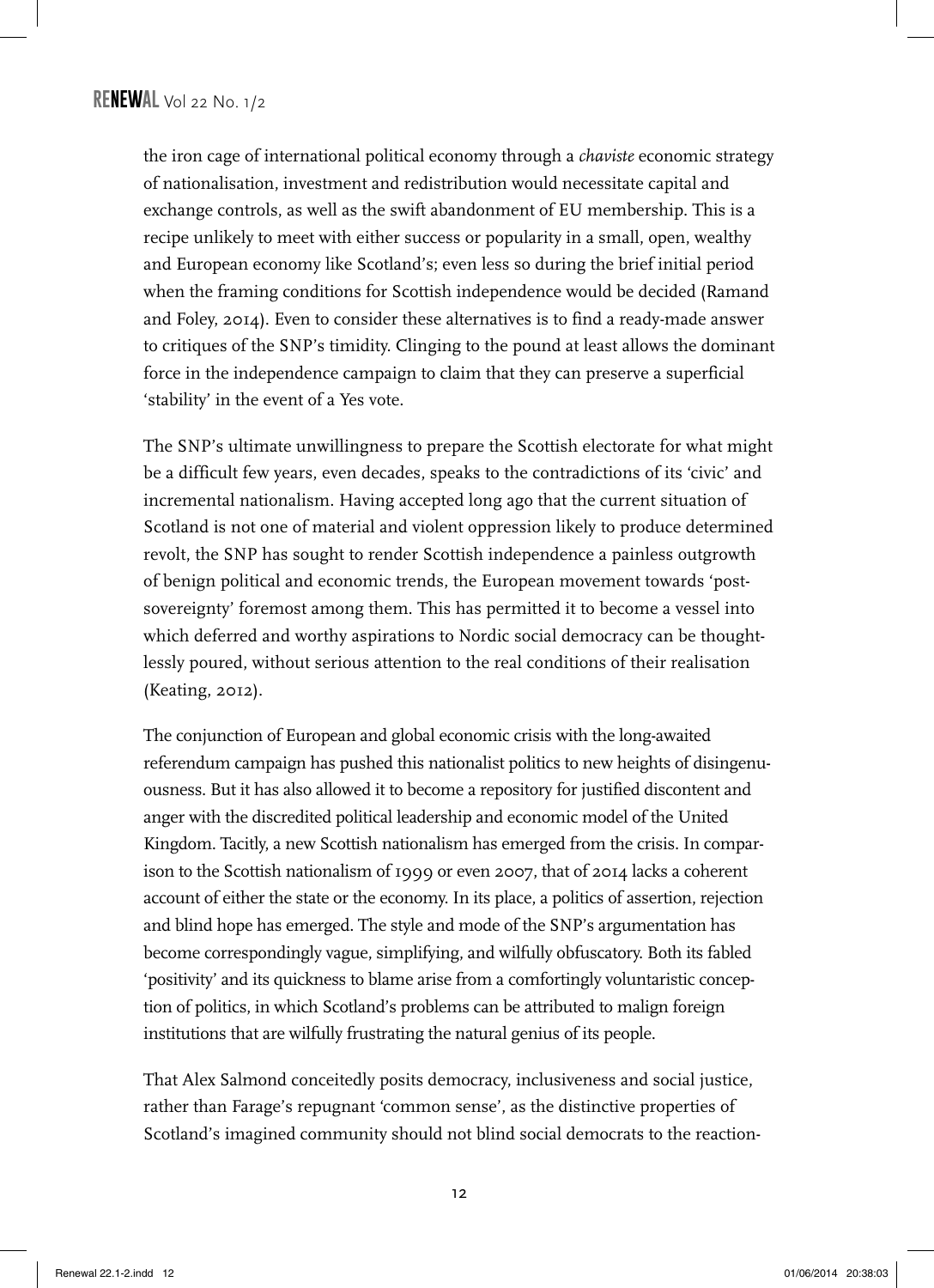ary orientation of the SNP's politics. The claim to good intentions is a necessary, not a sufficient, condition of successful political action, and one with a peculiar ability to dissemble and mislead. While no-one should deny that the United Kingdom's democracy and economy are in need of deep and urgent reform, it does not follow from this that Scottish statehood is likely to improve matters. On the contrary. The ease with which its advocates deny the risks that confront them suggests a dangerous combination of chauvinism with naivety.

**James Stafford** is a Commissioning Editor of *Renewal*. He is studying for a PhD in the history of economic and political thought at Emmanuel College, Cambridge.

#### **References**

- Amior, M., Crawford, R. and Tetlow, G. (2013) *Fiscal Sustainability of an Independent Scotland*, London, Institute for Fiscal Studies.
- Armstrong, A. and Ebell, M. (2013) *Scotland*'*s Currency Options*, London, National Institute of Economic and Social Research.
- Blyth, M. (2012) *Austerity: The History of a Dangerous Idea*, Oxford, Oxford University Press.
- Carney, M. (2014) 'The economics of currency unions', at www.bankofengland.co.uk/ publications/Documents/.../speech706.pdf.
- Carrell, S. (2013) 'Scotland's currency row: a critical moment for the yes campaign', *Guardian Scottish Independence Blog*, at http://www.theguardian.com/politics/scottish-independence-blog/2013/may/01/scottish-independence-currency-conflict.
- Eichhorn, J. and Kenealey, D. (2014) '(Mis)understanding the public? An independent Scotland and the EU', *LSE EUROPP*, at http://blogs.lse.ac.uk/europpblog/2014/03/29/25009/.
- Finn, D. (2011) 'Ireland on the turn? Political and economic consequences of the crash', *New Left Review* 67: 5-39.
- Hay, C. et al. (2013) 'The British economy: A crisis of Anglo-liberal capitalism?', *Renewal* 21  $(2/3)$ : 65-86.
- Jackson, B. (2012) 'The moderniser: Alex Salmond's journey', *Renewal* 20 (1): 5-8.
- Keating, M. (2012) 'The political economy of Scottish independence', *Renewal* 20 (2/3): 87-90.
- Kidd, C. (2008) *Union and Unionisms: Political Thought in Scotland, 1500-2000*, Oxford, Oxford University Press.
- MacCormick, N. (2002) *Questioning Sovereignty: Law, State and Nation in the European Commonwealth*, Oxford, Oxford University Press.
- Mason, C. (1996) 'The Revolution, the constitution, and the new nation', in Engerman, S. and Gallman, R. (eds.) *The Cambridge Economic History of the United States: The Colonial Era*, Cambridge, Cambridge University Press.
- Muscatelli, A. (2014) 'A currency union would be best for all of Britain', *Financial Times* 01.04.14.
- Nairn, T. (2008) 'Globalisation and nationalism: the new deal?', at http://www.scotland.gov. uk/News/Releases/2008/03/03152617.
- Foley, J. and Ramand, P. (2014) *Yes: The Radical Case for Independence,* London, Pluto.